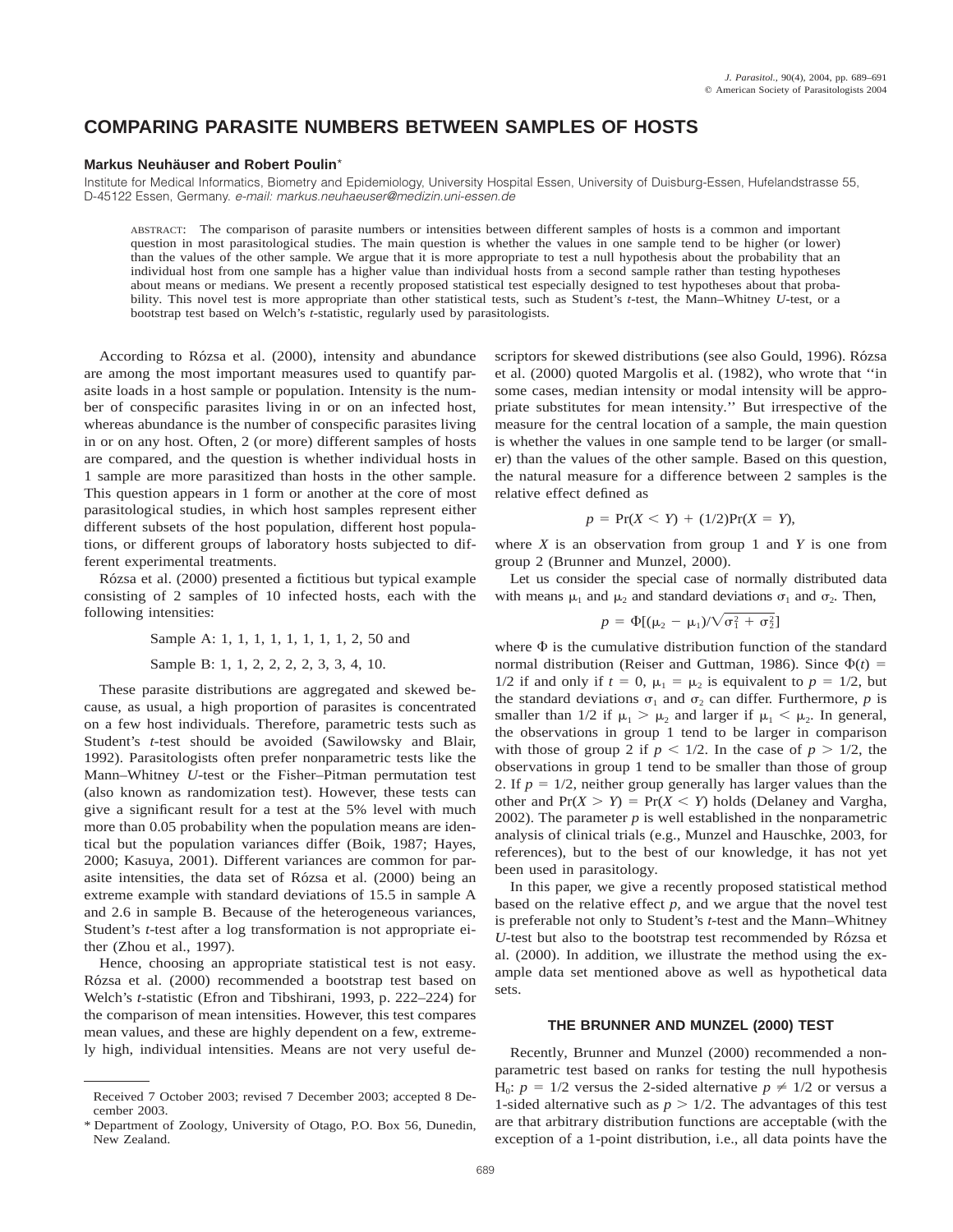TABLE I. Simulated power of the BM test for different negative binomial distributions (sample size per group: 10, significance level  $\alpha =$ 0.05, 10,000 simulation runs).

| <b>Distribution</b> | $\theta$ *+ | $MF = 111$ | $MF = 2$ |
|---------------------|-------------|------------|----------|
| $k\$ = 1, mean 1.5  | 3           | 0.92       | 0.88     |
| $k = 1$ , mean 2.33 | 4           | 0.90       | 0.91     |
| $k = 1$ , mean 4    | 6           | 0.87       | 0.77     |
| $k = 2$ , mean 3    | 4           | 0.89       | 0.81     |
| $k = 2$ , mean 4.67 | 5           | 0.82       | 0.52     |
| $k = 2$ , mean 8    | 8           | 0.82       | 0.49     |

 $*$   $\theta$ . location shift.

§ Aggregation parameter (exponent) of the negative binomial distribution.

same value) and that a small sample approximation was given. These 2 points are especially important for the comparison of parasite numbers in samples of hosts. The test proposed by Brunner and Munzel (2000), hereafter the BM test, and the corresponding confidence interval are presented in the Appendix. The test can be carried out using a SAS program available at www.maths.otago.ac.nz/home/downloads/markus\_neuhauser/ BM\_test.sas. Note that equivalence or reverse tests (Parkhurst, 2001) are also possible based on the relative effect *p* (Munzel and Hauschke, 2003).

The BM test compares well with alternative approaches suggested for testing hypotheses about *p* (Delaney and Vargha, 2002; Neuhäuser and Lam, 2004). Here, we show that the BM test is also powerful when the data come from negative binomial distributions (Table I). Note that, according to Crofton (1971), the distribution of parasite numbers can be adequately described by a negative binomial distribution. Moreover, the BM test is more appropriate than the bootstrap test recommended by Rózsa et al. (2000) because the focus is on  $p$  and not on the difference in means.

When applied to the above-mentioned example of Rózsa et al. (2000), the estimate for the relative effect is  $\hat{p} = 0.78$ . The 95% confidence interval for *p* is 0.54 to 1.0. Furthermore, we have  $W_{BF} = 2.5077$  and the 2-sided *P*-value based on the *t*distribution with  $df = 16.06$  is 0.0233. Hence, the result is significant at the 0.05 level, and we can conclude that the values of the 2 samples are not equal. In contrast, the bootstrap test is far from being significant, with the *P*-value based on 100,000 bootstrap samples being 0.59.

## **DISCUSSION**

Which sample of hosts contains individuals that are more parasitized? To answer this question, it does not always make sense to focus only on average or median differences. Instead, the whole distribution should be considered; consequently, one can focus on the relative effect  $p$  as a natural measure for the difference between the samples' distributions. We presented the recently proposed BM test that is especially designed to test hypotheses about *p*. The null hypothesis  $p = 1/2$  is equivalent to the equality of means and medians only if the underlying distributions are symmetric. However, parasite distributions are

usually skewed. Thus, the BM test seems to be very appropriate for these parasite distributions. Because mean comparisons ignore what is happening with individuals, it also has advantages in comparison with the bootstrap test that Rózsa et al. (2000) recommended. In particular, it shifts the emphasis away from comparisons between means or medians and places it on the probability that an individual host from 1 sample has a higher intensity value than individual hosts from a second sample. Although this is not necessarily a better way in general, it seems to be more meaningful than comparing central tendencies of parasite distributions.

Often, more than 2 groups are compared within a study. In the case of  $k \geq 3$  groups, the relative effect of group *i* can be defined as

$$
p_i = \frac{1}{k} \sum_{j=1}^k \text{[Pr}(X_j < X_i) + 0.5 \text{Pr}(X_j = X_i) \text{]},
$$

where  $X_i$  is an observation from group  $j$  ( $1 \leq j \leq k$ ). The observations from group *i* tend to be larger than those from group *j* if  $p_i > p_j$ . In the case of  $p_i < p_j$ , the observations from group *i* tend to be smaller than those from group *j.* The observations tend to be equal if  $p_i = p_j$ . Further details about the analysis of more than 2 groups can be found in Brunner and Munzel (2002, p. 24–25 and 124–128).

Comparing infection levels among host samples is one of the most common statistical procedures used by parasitologists. Obtaining an accurate result is critical, especially in the context of studies assessing the effectiveness of anthelmintics or other parasite control methods. Yet, the results are often entirely dependent on the statistical method chosen by the investigators. The test we propose in this study is, statistically speaking, the most appropriate test among the simple tests currently available, and we recommend it instead of the now widely used parametric and nonparametric alternatives.

#### **ACKNOWLEDGMENTS**

R.P. is supported by a James Cook Research Fellowship from the Royal Society of New Zealand. We thank Edgar Brunner for comments on an earlier version of the manuscript.

#### **LITERATURE CITED**

- BOIK, R. J. 1987. The Fisher-Pitman permutation test: A non-robust alternative to the normal theory  $F$  test when variances are heterogeneous. British Journal of Mathematical and Statistical Psychology **40:** 26–42.
- BRUNNER, E., AND U. MUNZEL. 2000. The nonparametric Behrens-Fisher problem: Asymptotic theory and a small sample approximation. Biometrical Journal **42:** 17–25.
- ———, AND ———. 2002. Nichtparametrische Datenanalyse. Springer, Berlin, Germany, 312 p.
- CROFTON, H. D. 1971. A quantitative approach to parasitism. Parasitology **62:** 179–193.
- DELANEY, H. D., AND A. VARGHA. 2002. Comparing several robust tests of stochastic equality with ordinally scaled variables and small to moderate sized samples. Psychological Methods **7:** 485–503.
- EFRON, B., AND R. J. TIBSHIRANI. 1993. An introduction to the bootstrap. Chapman & Hall, New York, 436 p.
- GOULD, S. J. 1996. Full house: The spread of excellence from Plato to Darwin. Harmony Books, New York, 244 p.
- HAYES, A. F. 2000. Randomization tests and the equality of variance assumption when comparing group means. Animal Behaviour **59:** 653–656.
- KASUYA, E. 2001. Mann-Whitney *U* test when variances are unequal. Animal Behaviour **61:** 1247–1249.

<sup>†</sup> After simulating the data and transforming the distributions to have a median of 0, the values in 1 group were multiplied with MF and shifted by the amount  $\theta$ . Consequently, in the case of MF = 1, there is a difference in location only. For  $MF = 2$ , there is an additional difference in variability.

<sup>‡</sup> MF, multiplication factor.